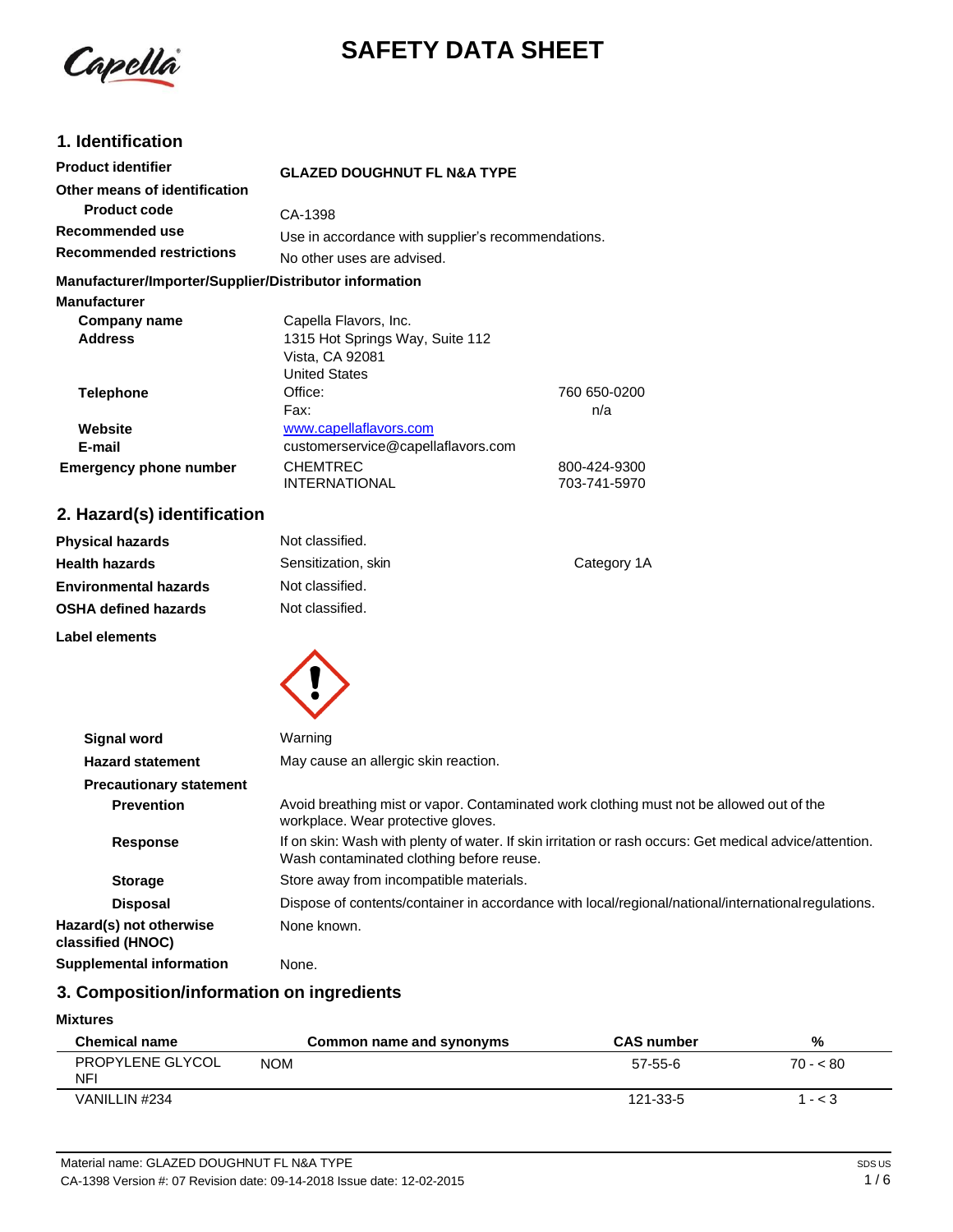| <b>Chemical name</b>                                                         | Common name and synonyms                                                                                                                                                                                                                                                                                                                                                                                                                                              | <b>CAS number</b> | %         |
|------------------------------------------------------------------------------|-----------------------------------------------------------------------------------------------------------------------------------------------------------------------------------------------------------------------------------------------------------------------------------------------------------------------------------------------------------------------------------------------------------------------------------------------------------------------|-------------------|-----------|
| <b>FURANEOL</b>                                                              |                                                                                                                                                                                                                                                                                                                                                                                                                                                                       | 3658-77-3         | < 1       |
| Other components below reportable levels                                     |                                                                                                                                                                                                                                                                                                                                                                                                                                                                       |                   | $20 - 30$ |
|                                                                              | *Designates that a specific chemical identity and/or percentage of composition has been withheld as a trade secret.                                                                                                                                                                                                                                                                                                                                                   |                   |           |
| 4. First-aid measures                                                        |                                                                                                                                                                                                                                                                                                                                                                                                                                                                       |                   |           |
| <b>Inhalation</b>                                                            | Move to fresh air. Call a physician if symptoms develop or persist.                                                                                                                                                                                                                                                                                                                                                                                                   |                   |           |
| <b>Skin contact</b>                                                          | Remove contaminated clothing immediately and wash skin with soap and water. In case of<br>eczema or other skin disorders: Seek medical attention and take along these instructions.                                                                                                                                                                                                                                                                                   |                   |           |
| Eye contact                                                                  | Rinse with water. Get medical attention if irritation develops and persists.                                                                                                                                                                                                                                                                                                                                                                                          |                   |           |
| Ingestion                                                                    | Rinse mouth. Get medical attention if symptoms occur.                                                                                                                                                                                                                                                                                                                                                                                                                 |                   |           |
| <b>Most important</b><br>symptoms/effects, acute and<br>delayed              | May cause an allergic skin reaction. Dermatitis. Rash.                                                                                                                                                                                                                                                                                                                                                                                                                |                   |           |
| Indication of immediate<br>medical attention and special<br>treatment needed | Provide general supportive measures and treat symptomatically. Keep victim under observation.<br>Symptoms may be delayed.                                                                                                                                                                                                                                                                                                                                             |                   |           |
| <b>General information</b>                                                   | Ensure that medical personnel are aware of the material(s) involved, and take precautions to<br>protect themselves. Wash contaminated clothing before reuse.                                                                                                                                                                                                                                                                                                          |                   |           |
| 5. Fire-fighting measures                                                    |                                                                                                                                                                                                                                                                                                                                                                                                                                                                       |                   |           |
| Suitable extinguishing media                                                 | Alcohol resistant foam. Powder. Carbon dioxide (CO2).                                                                                                                                                                                                                                                                                                                                                                                                                 |                   |           |
| Unsuitable extinguishing<br>media                                            | Do not use water jet as an extinguisher, as this will spread the fire.                                                                                                                                                                                                                                                                                                                                                                                                |                   |           |
| Specific hazards arising from<br>the chemical                                | During fire, gases hazardous to health may be formed.                                                                                                                                                                                                                                                                                                                                                                                                                 |                   |           |
| Special protective equipment<br>and precautions for firefighters             | Self-contained breathing apparatus and full protective clothing must be worn in case of fire.                                                                                                                                                                                                                                                                                                                                                                         |                   |           |
| <b>Fire fighting</b><br>equipment/instructions                               | Move containers from fire area if you can do so without risk.                                                                                                                                                                                                                                                                                                                                                                                                         |                   |           |
| <b>Specific methods</b>                                                      | Use standard firefighting procedures and consider the hazards of other involved materials.                                                                                                                                                                                                                                                                                                                                                                            |                   |           |
| <b>General fire hazards</b>                                                  | No unusual fire or explosion hazards noted.                                                                                                                                                                                                                                                                                                                                                                                                                           |                   |           |
| 6. Accidental release measures                                               |                                                                                                                                                                                                                                                                                                                                                                                                                                                                       |                   |           |
| Personal precautions,<br>protective equipment and<br>emergency procedures    | Keep unnecessary personnel away. Keep people away from and upwind of spill/leak. Wear<br>appropriate protective equipment and clothing during clean-up. Avoid breathing mist or vapor. Do<br>not touch damaged containers or spilled material unless wearing appropriate protective clothing.<br>Ensure adequate ventilation. Local authorities should be advised if significant spillages cannot be<br>contained. For personal protection, see section 8 of the SDS. |                   |           |
| <b>Methods and materials for</b>                                             | Use water spray to reduce vapors or divert vapor cloud drift.                                                                                                                                                                                                                                                                                                                                                                                                         |                   |           |
| containment and cleaning up                                                  | Large Spills: Stop the flow of material, if this is without risk. Dike the spilled material, where this is<br>possible. Absorb in vermiculite, dry sand or earth and place into containers. Following product<br>recovery, flush area with water.                                                                                                                                                                                                                     |                   |           |
|                                                                              | Small Spills: Wipe up with absorbent material (e.g. cloth, fleece). Clean surface thoroughly to<br>remove residual contamination.                                                                                                                                                                                                                                                                                                                                     |                   |           |
| <b>Environmental precautions</b>                                             | Never return spills to original containers for re-use. For waste disposal, see section 13 of the SDS.<br>Avoid discharge into drains, water courses or onto the ground.                                                                                                                                                                                                                                                                                               |                   |           |
| 7. Handling and storage                                                      |                                                                                                                                                                                                                                                                                                                                                                                                                                                                       |                   |           |
| <b>Precautions for safe handling</b>                                         | Avoid breathing mist or vapor. Avoid contact with eyes, skin, and clothing. Avoid prolonged<br>exposure. Provide adequate ventilation. Wear appropriate personal protective equipment. Observe<br>good industrial hygiene practices.                                                                                                                                                                                                                                  |                   |           |
| Conditions for safe storage,<br>including any incompatibilities              | Store in original tightly closed container. Store away from incompatible materials (see Section 10<br>of the SDS).                                                                                                                                                                                                                                                                                                                                                    |                   |           |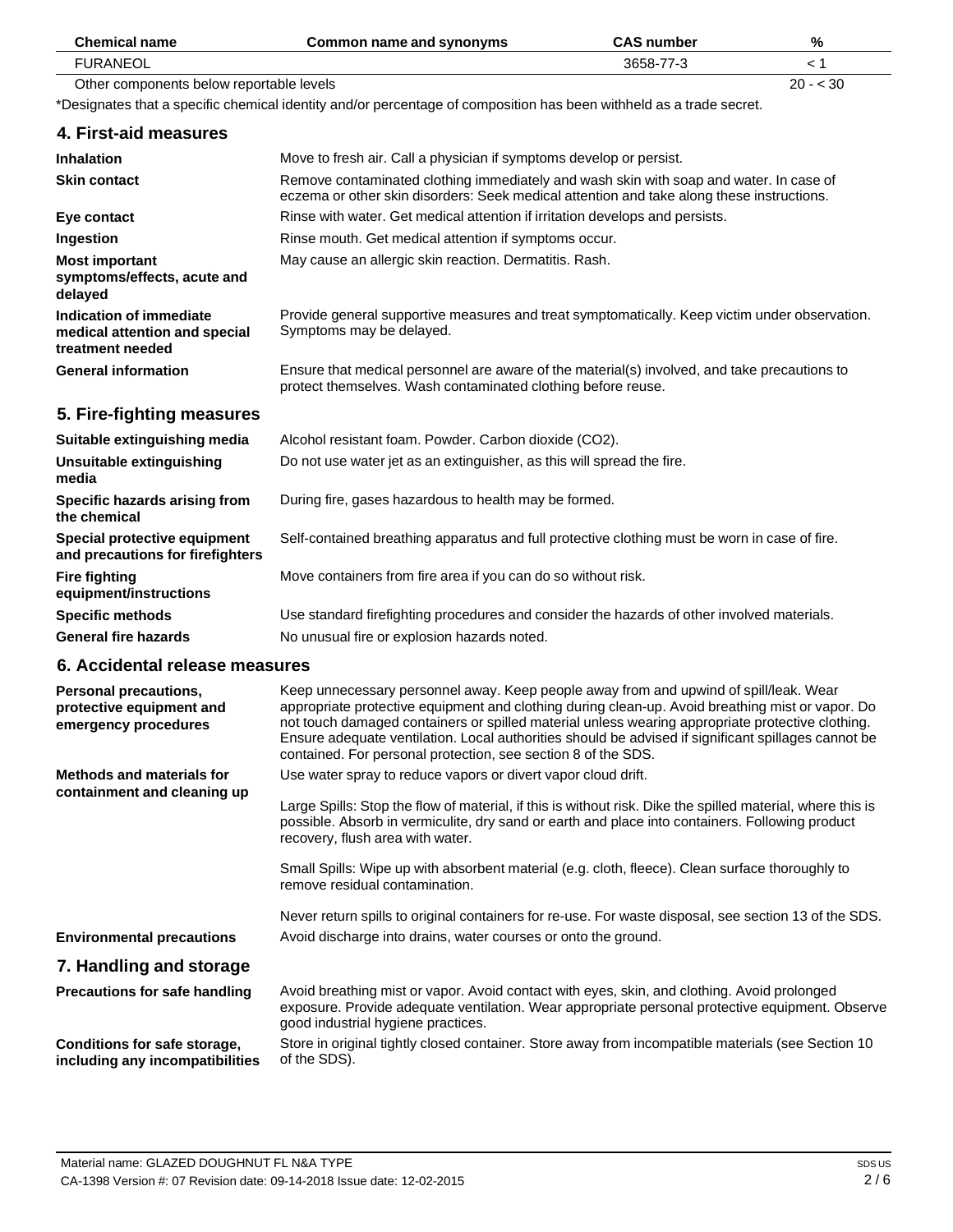# **8. Exposure controls/personal protection**

### **Occupational exposure limits**

The following constituents are the only constituents of the product which have a PEL, TLV or other recommended exposure limit. At this time, the other constituents have no known exposure limits.

|                                           | US. Workplace Environmental Exposure Level (WEEL) Guides                                                                                                                                                                                                                                                                                                                                               |                                                            |          |  |
|-------------------------------------------|--------------------------------------------------------------------------------------------------------------------------------------------------------------------------------------------------------------------------------------------------------------------------------------------------------------------------------------------------------------------------------------------------------|------------------------------------------------------------|----------|--|
| <b>Components</b>                         | <b>Type</b>                                                                                                                                                                                                                                                                                                                                                                                            | Value                                                      | Form     |  |
| PROPYLENE GLYCOL<br>NOM NFI (CAS 57-55-6) | TWA                                                                                                                                                                                                                                                                                                                                                                                                    | $10 \text{ mg/m}$                                          | Aerosol. |  |
| VANILLIN #234 (CAS<br>$121 - 33 - 5$      | TWA                                                                                                                                                                                                                                                                                                                                                                                                    | $10 \text{ mg/m}$                                          |          |  |
| <b>Biological limit values</b>            |                                                                                                                                                                                                                                                                                                                                                                                                        | No biological exposure limits noted for the ingredient(s). |          |  |
| Appropriate engineering<br>controls       | Good general ventilation (typically 10 air changes per hour) should be used. Ventilation rates<br>should be matched to conditions. If applicable, use process enclosures, local exhaust ventilation,<br>or other engineering controls to maintain airborne levels below recommended exposure limits. If<br>exposure limits have not been established, maintain airborne levels to an acceptable level. |                                                            |          |  |
|                                           | Individual protection measures, such as personal protective equipment                                                                                                                                                                                                                                                                                                                                  |                                                            |          |  |
| <b>Eye/face protection</b>                | Face shield is recommended. Wear safety glasses with side shields (or goggles).                                                                                                                                                                                                                                                                                                                        |                                                            |          |  |
| <b>Skin protection</b>                    |                                                                                                                                                                                                                                                                                                                                                                                                        |                                                            |          |  |
| <b>Hand protection</b>                    | Wear appropriate chemical resistant gloves.                                                                                                                                                                                                                                                                                                                                                            |                                                            |          |  |
| Other                                     | Wear appropriate chemical resistant clothing. Use of an impervious apron is recommended.                                                                                                                                                                                                                                                                                                               |                                                            |          |  |
| <b>Respiratory protection</b>             | In case of insufficient ventilation, wear suitable respiratory equipment.                                                                                                                                                                                                                                                                                                                              |                                                            |          |  |
| <b>Thermal hazards</b>                    | Wear appropriate thermal protective clothing, when necessary.                                                                                                                                                                                                                                                                                                                                          |                                                            |          |  |
| General hygiene<br>considerations         | Always observe good personal hygiene measures, such as washing after handling the material<br>and before eating, drinking, and/or smoking. Routinely wash work clothing and protective<br>equipment to remove contaminants. Contaminated work clothing should not be allowed out of the<br>workplace.                                                                                                  |                                                            |          |  |

### **9. Physical and chemical properties**

| Appearance                                   |                                               |
|----------------------------------------------|-----------------------------------------------|
| <b>Physical state</b>                        | Liquid.                                       |
| Form                                         | Liquid.                                       |
| Color                                        | Not available.                                |
| Odor                                         | Not available.                                |
| Odor threshold                               | Not available.                                |
| рH                                           | Not available.                                |
| <b>Melting point/freezing point</b>          | -74.2 $\degree$ F (-59 $\degree$ C) estimated |
| Initial boiling point and boiling<br>range   | 370.76 °F (188.2 °C) estimated                |
| <b>Flash point</b>                           | > 200.0 °F (> 93.3 °C) Closed Cup             |
| <b>Evaporation rate</b>                      | Not available.                                |
| Flammability (solid, gas)                    | Not applicable.                               |
| Upper/lower flammability or explosive limits |                                               |
| <b>Flammability limit - lower</b><br>$(\% )$ | Not available.                                |
| <b>Flammability limit - upper</b><br>$(\% )$ | Not available.                                |
| Explosive limit - lower (%)                  | Not available.                                |
| Explosive limit - upper (%)                  | Not available.                                |
| Vapor pressure                               | 0.14 hPa estimated                            |
| Vapor density                                | Not available.                                |
| <b>Relative density</b>                      | Not available.                                |
| Solubility(ies)                              |                                               |
| Solubility (water)                           | Not available.                                |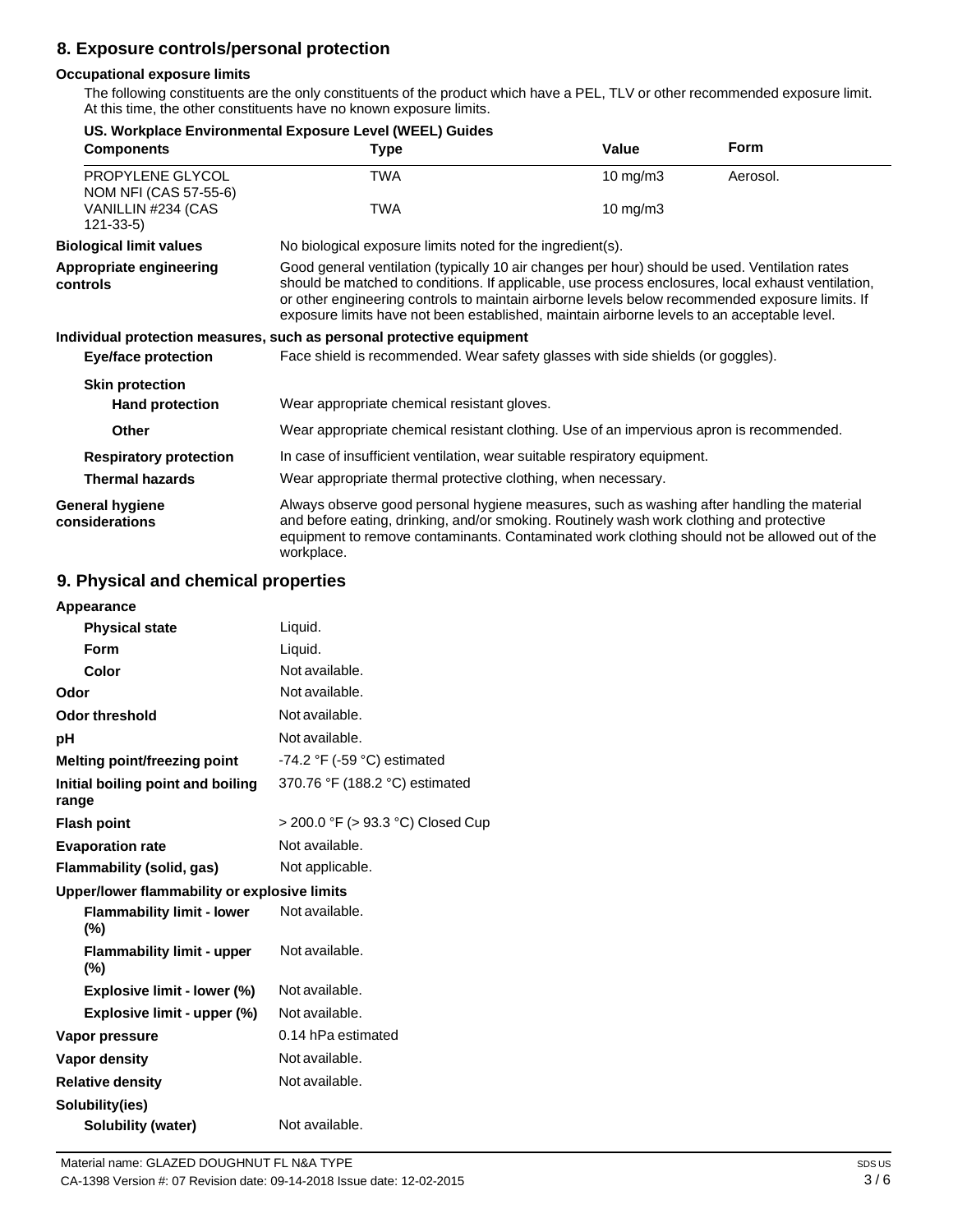| <b>Partition coefficient</b><br>(n-octanol/water) | Not available.               |
|---------------------------------------------------|------------------------------|
| <b>Auto-ignition temperature</b>                  | 700 °F (371.11 °C) estimated |
| <b>Decomposition temperature</b>                  | Not available.               |
| Viscosity                                         | Not available.               |
| <b>Other information</b>                          |                              |
| <b>Explosive properties</b>                       | Not explosive.               |
| <b>Flammability class</b>                         | Combustible IIIB estimated   |
| <b>Oxidizing properties</b>                       | Not oxidizing.               |
| <b>Refractive index</b>                           | 1.4127 - 1.4427              |
| <b>Specific gravity</b>                           | $1.03 - 1.06$                |

# **10. Stability and reactivity**

| <b>Reactivity</b>                            | The product is stable and non-reactive under normal conditions of use, storage and transport. |
|----------------------------------------------|-----------------------------------------------------------------------------------------------|
| <b>Chemical stability</b>                    | Material is stable under normal conditions.                                                   |
| <b>Possibility of hazardous</b><br>reactions | No dangerous reaction known under conditions of normal use.                                   |
| <b>Conditions to avoid</b>                   | Avoid temperatures exceeding the flash point. Contact with incompatible materials.            |
| Incompatible materials                       | Strong oxidizing agents.                                                                      |
| <b>Hazardous decomposition</b><br>products   | No hazardous decomposition products are known.                                                |

# **11. Toxicological information**

### **Information on likely routes of exposure**

| <b>Inhalation</b>                                                                  | Prolonged inhalation may be harmful.                                                                                |
|------------------------------------------------------------------------------------|---------------------------------------------------------------------------------------------------------------------|
| <b>Skin contact</b>                                                                | May cause an allergic skin reaction.                                                                                |
| Eye contact                                                                        | Direct contact with eyes may cause temporary irritation.                                                            |
| Ingestion                                                                          | Expected to be a low ingestion hazard.                                                                              |
| Symptoms related to the<br>physical, chemical and<br>toxicological characteristics | May cause an allergic skin reaction. Dermatitis. Rash.                                                              |
| Information on toxicological effects                                               |                                                                                                                     |
| <b>Acute toxicity</b>                                                              | Not available.                                                                                                      |
| <b>Skin corrosion/irritation</b>                                                   | Prolonged skin contact may cause temporary irritation.                                                              |
| Serious eye damage/eye<br>irritation                                               | Direct contact with eyes may cause temporary irritation.                                                            |
| Respiratory or skin sensitization                                                  |                                                                                                                     |
| <b>Respiratory sensitization</b>                                                   | Not a respiratory sensitizer.                                                                                       |
| <b>Skin sensitization</b>                                                          | May cause an allergic skin reaction.                                                                                |
| Germ cell mutagenicity                                                             | No data available to indicate product or any components present at greater than 0.1% are<br>mutagenic or genotoxic. |
| Carcinogenicity                                                                    | Not classifiable as to carcinogenicity to humans.                                                                   |
| IARC Monographs. Overall Evaluation of Carcinogenicity<br>Not listed.              |                                                                                                                     |
|                                                                                    | OSHA Specifically Regulated Substances (29 CFR 1910.1001-1050)                                                      |
| Not regulated.                                                                     |                                                                                                                     |
| Not listed.                                                                        | US. National Toxicology Program (NTP) Report on Carcinogens                                                         |
| <b>Reproductive toxicity</b>                                                       | This product is not expected to cause reproductive or developmental effects.                                        |
| Specific target organ toxicity -                                                   | Not classified.                                                                                                     |
| single exposure                                                                    |                                                                                                                     |
| Specific target organ toxicity -<br>repeated exposure                              | Not classified.                                                                                                     |
| <b>Aspiration hazard</b>                                                           | Not an aspiration hazard.                                                                                           |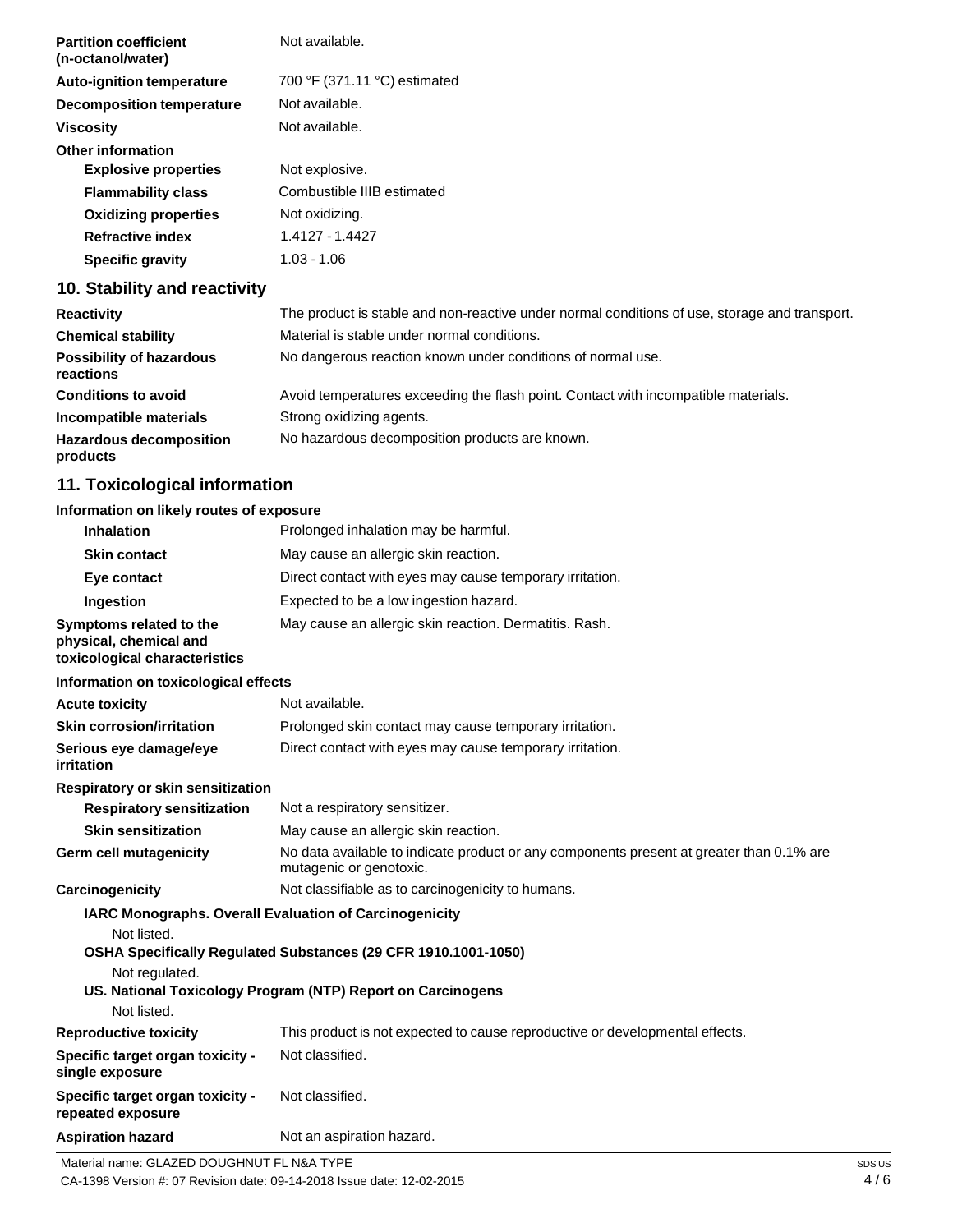| <b>Chronic effects</b>                                                                 | Prolonged inhalation may be harmful.                                                                                                                                                                                   |  |
|----------------------------------------------------------------------------------------|------------------------------------------------------------------------------------------------------------------------------------------------------------------------------------------------------------------------|--|
| 12. Ecological information                                                             |                                                                                                                                                                                                                        |  |
| <b>Ecotoxicity</b>                                                                     | The product is not classified as environmentally hazardous. However, this does not exclude the<br>possibility that large or frequent spills can have a harmful or damaging effect on the environment.                  |  |
| Persistence and degradability                                                          |                                                                                                                                                                                                                        |  |
| <b>Bioaccumulative potential</b>                                                       |                                                                                                                                                                                                                        |  |
| Partition coefficient n-octanol / water (log Kow)<br>PROPYLENE GLYCOL<br>VANILLIN #234 | NOM NFI<br>$-0.92$<br>1.37                                                                                                                                                                                             |  |
| <b>Mobility in soil</b>                                                                | No data available.                                                                                                                                                                                                     |  |
| Other adverse effects                                                                  | No other adverse environmental effects (e.g. ozone depletion, photochemical ozone creation<br>potential, endocrine disruption, global warming potential) are expected from this component.                             |  |
| 13. Disposal considerations                                                            |                                                                                                                                                                                                                        |  |
| <b>Disposal instructions</b>                                                           | Collect and reclaim or dispose in sealed containers at licensed waste disposal site. Dispose of<br>contents/container in accordance with local/regional/national/international regulations.                            |  |
| Local disposal regulations                                                             | Dispose in accordance with all applicable regulations.                                                                                                                                                                 |  |
| Hazardous waste code                                                                   | The waste code should be assigned in discussion between the user, the producer and the waste<br>disposal company.                                                                                                      |  |
| Waste from residues / unused<br>products                                               | Dispose of in accordance with local regulations. Empty containers or liners may retain some<br>product residues. This material and its container must be disposed of in a safe manner (see:<br>Disposal instructions). |  |
| <b>Contaminated packaging</b>                                                          | Since emptied containers may retain product residue, follow label warnings even after container is<br>emptied. Empty containers should be taken to an approved waste handling site for recycling or<br>disposal.       |  |

### **14. Transport information**

#### **DOT**

Not regulated as dangerous goods.

#### **IATA**

Not regulated as dangerous goods.

#### **IMDG**

Not regulated as dangerous goods.

**Transport in bulk according to Annex II of MARPOL 73/78 and the IBC Code** Not established.

#### **15. Regulatory information**

**US federal regulations**

This product is a "Hazardous Chemical" as defined by the OSHA Hazard Communication Standard, 29 CFR 1910.1200.

#### **TSCA Section 12(b) Export Notification (40 CFR 707, Subpt. D)**

Not regulated.

**CERCLA Hazardous Substance List (40 CFR 302.4)**

Not listed.

**SARA 304 Emergency release notification**

Not regulated.

**OSHA Specifically Regulated Substances (29 CFR 1910.1001-1050)**

Not regulated.

### **Superfund Amendments and Reauthorization Act of 1986 (SARA)**

| <b>Hazard categories</b>               | Immediate Hazard - Yes<br>Delayed Hazard - No |
|----------------------------------------|-----------------------------------------------|
|                                        | Fire Hazard - No                              |
|                                        | Pressure Hazard - No                          |
|                                        | Reactivity Hazard - No                        |
| CADA 202 Extramaly bozordous substance |                                               |

### **SARA 302 Extremely hazardous substance**

Not listed.

#### **SARA 311/312 Hazardous** No **chemical**